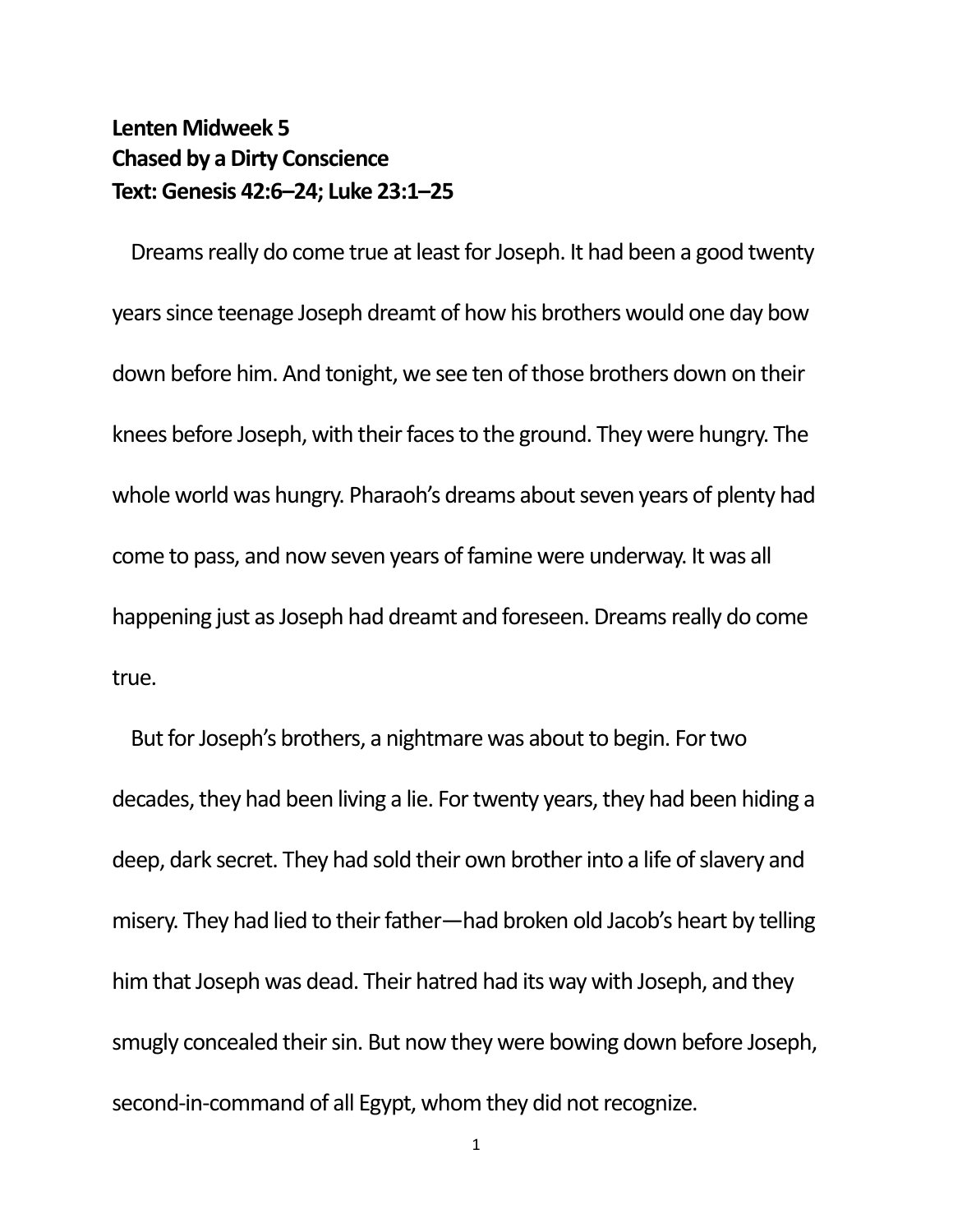And soon they would be chased, hounded, and tortured by their own guilty consciences.

I'm sure you know what a conscience is. Our conscience is not always perfectly reliable. It is not infallible; but it is a good gift from God. The Early Church was much better at helping Christians to cultivate a healthy conscience—to give attention to the condition of their conscience. They had this bit of wisdom that the conscience was like a window through which we view the world around us. Our conscience is our window on the world.

A bad, or guilty, conscience is much like a dirty window. They bear the grit and grime of winter. And spring cleaning has not yet begun. This means that when we look out our living room window, everything looks a little darker and dingier than it really is. Instead of a crisp, bright clarity, things are hazy and smudgy. And maybe you've noticed that the dirtier the window is, the more you see your own reflection in that window.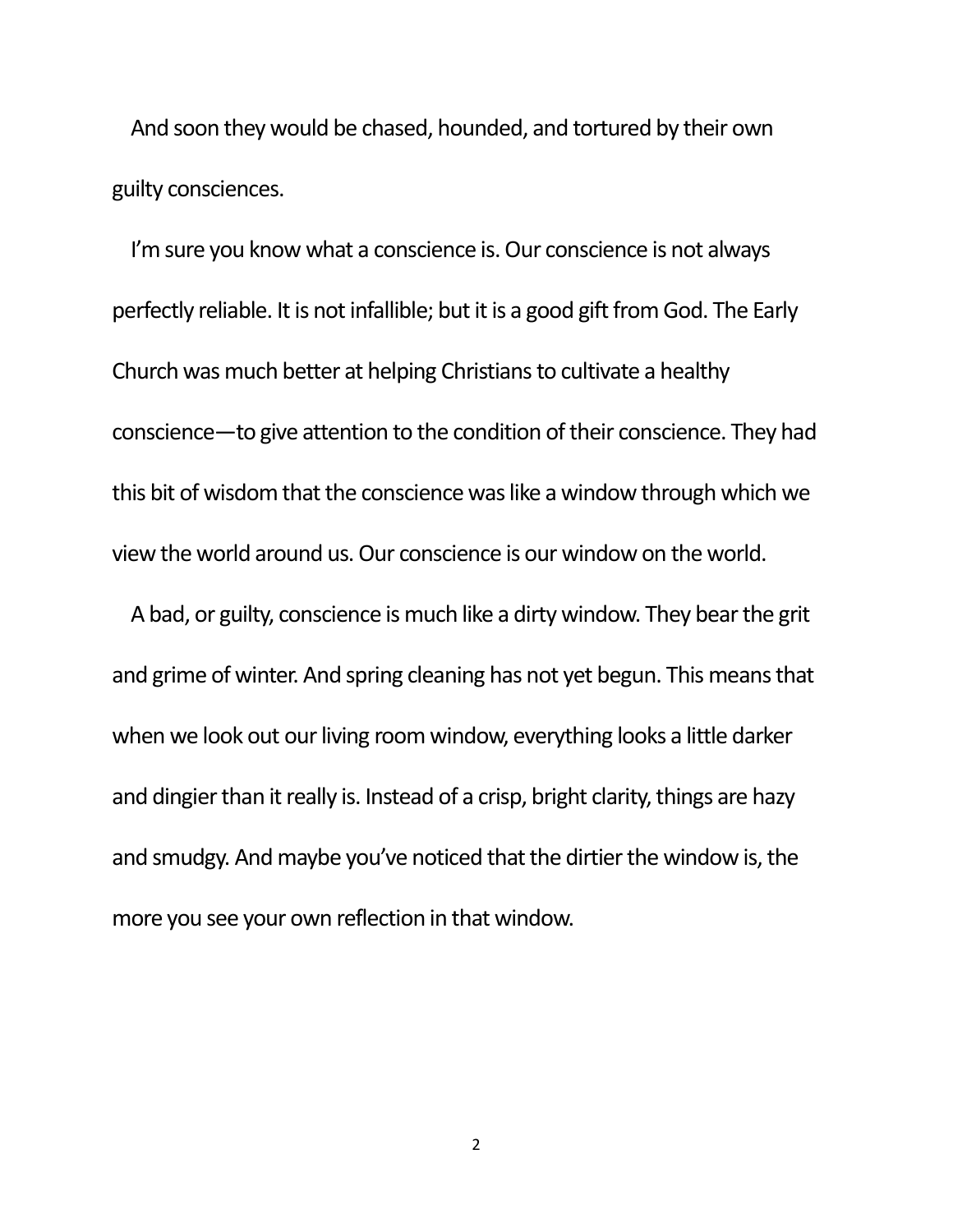A bad, or guilty, conscience affects our view of the world in just the same way. When you are concealing some shameful conduct—when you're being chased by a bad conscience—your whole world begins to look dirty and dark. In fact, it looks like everything is after you. You get a little paranoid, scared of your own shadow. And the harder you try to look off into the distance for an escape, the more you simply see yourself—and the reflection of your own sin and shame—as in a dirty window.

"If we say we have no sin," if we conceal and cover up our sin, "we deceive ourselves, and the truth is not in us. If we confess our sins, [God] is faithful and just to forgive us our sins and to cleanse us from all unrighteousness" (1 Jn 1:8–9). The key word there is cleanse. If a guilty conscience is like a dirty window, then repentance is when the Lord cleanses the window of the conscience so that we can see the world bathed in the crystal clarity of our Lord's light and life and love. Repentance restores reality to our worldview. Confession and Absolution is the only solution for a wounded, fearful conscience.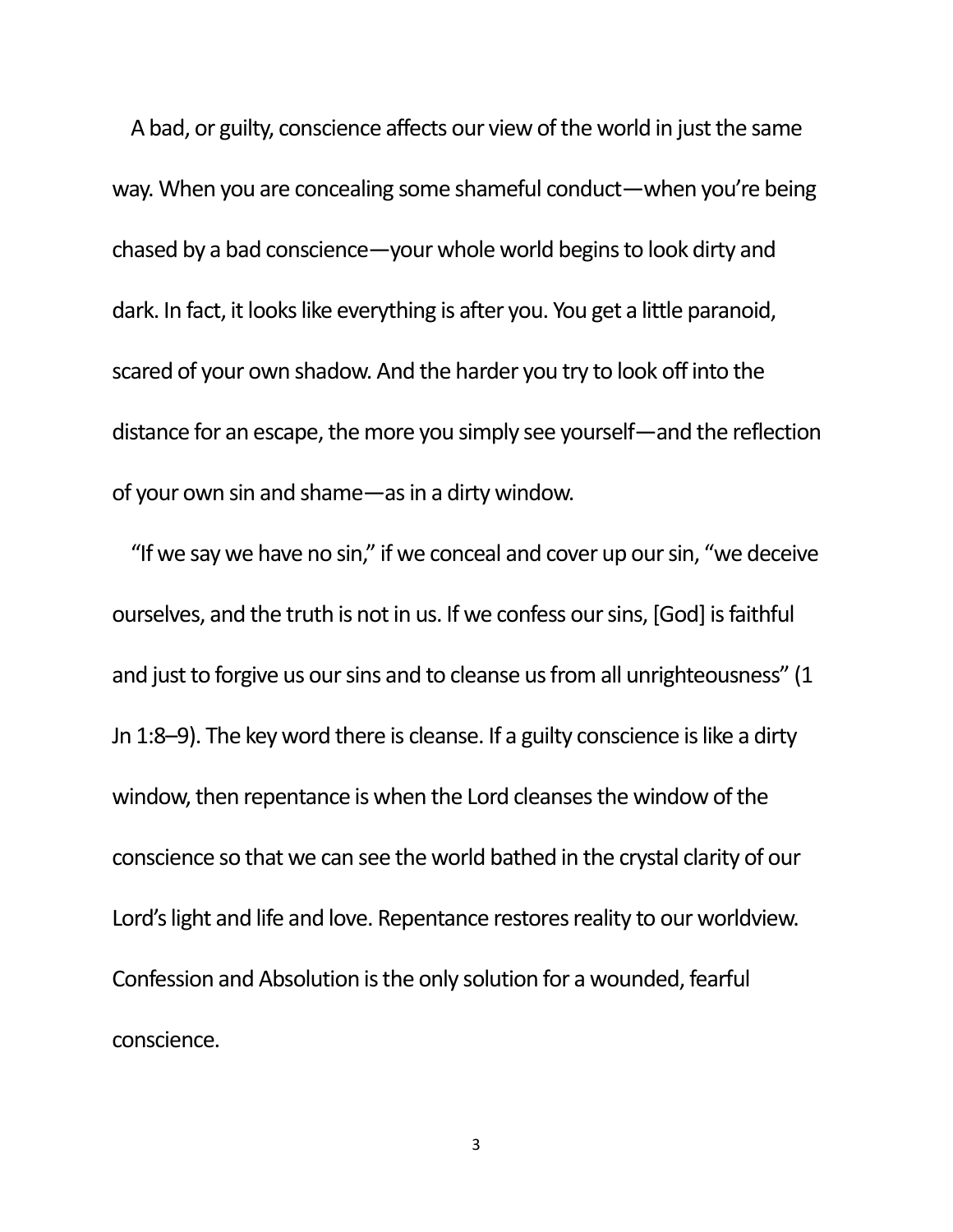But the journey from a bad conscience to a clean conscience is not easy. In fact, it's a journey we cannot make without the Lord's help. And this "help" from the Lord is not always what you might imagine. A conscience that's smug and comfortable cannot be cleansed. God's Law must do its work. This is why Joseph initially acts so harshly with his brothers. This is why Joseph doesn't reveal himself to his brothers right away. This is why he treats them like strangers and speaks roughly to them. This is why Joseph puts them through their paces and brings their sin to remembrance.

These brothers have a classic case of a dirty conscience. Luther frames it like this: he writes, *"Thus the sons of Jacob have an evil conscience. Therefore they tremble horribly and fear God's vengeance"* (AE 7:271). But the situation of the brothers is even more dire. Their collective conscience is in critical condition, causing them to dread what lies around every corner: *"These brothers are not only troubled about the sin of which they were conscious—although they took pains to cover and conceal it—but they were also afraid of all their words and deeds, and they imagined that there was new guilt in every action or thought"* (AE 7:277).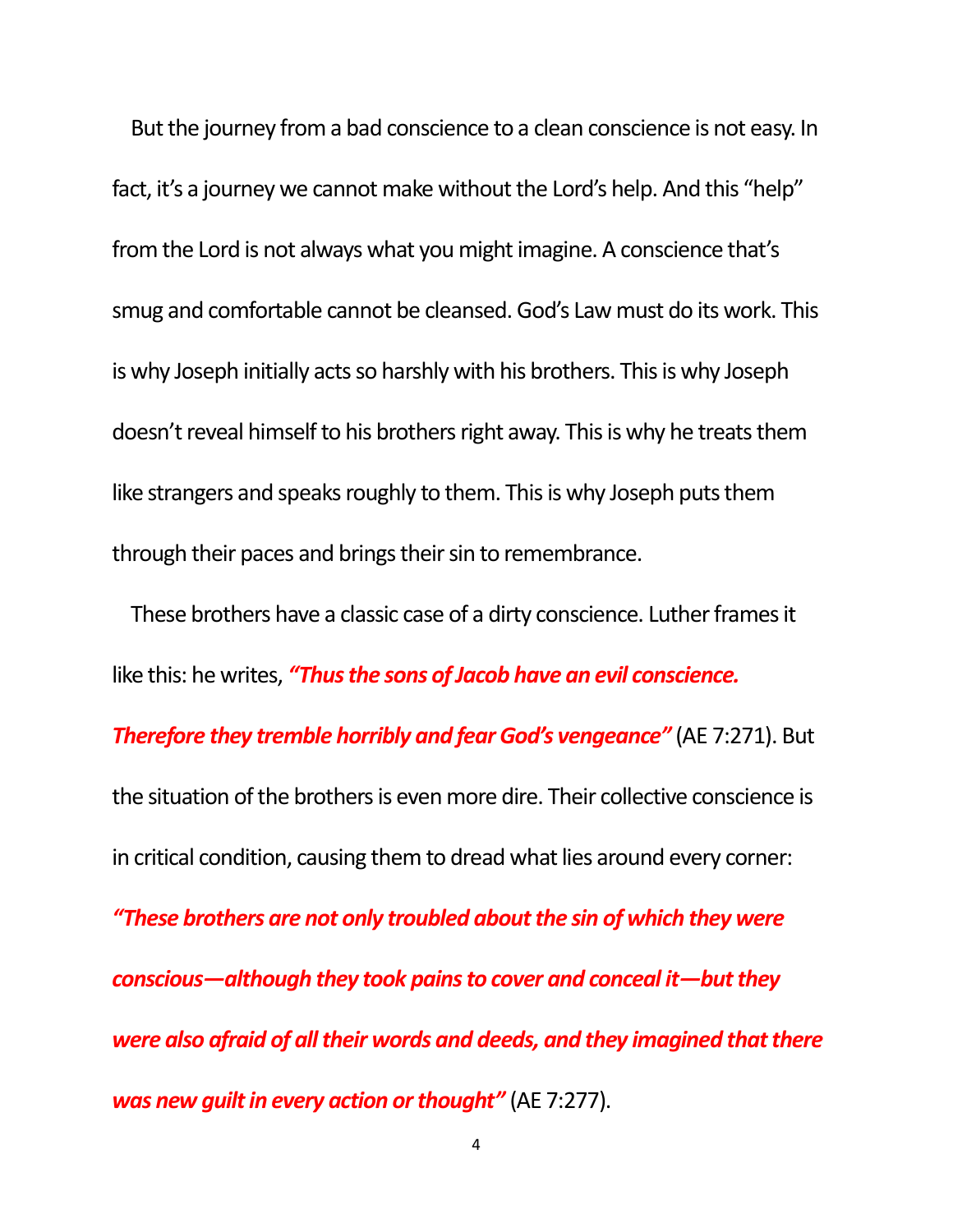In fact, as soon as Joseph demanded that they go and fetch their youngest brother and bring him down to Egypt, they say to one another: *"In truth we are guilty concerning our brother, in that we saw the distress of his soul, when he begged us and we did not listen. That is why this distress has come upon us." To all this, Reuben replied, "Now there comes a reckoning for his blood"* (vs 21, 22). The diagnosis could not be clearer. The symptoms are manifest. These brothers are being chased by a dirty conscience.

Now, it seems to them, they are getting their just deserts—their sin is coming back to bite them, bad karma comes calling, justice is about to be served. Revenge and retribution are closing in quickly. But in reality, what feels so painful to them is neither karma nor punishment. Joseph isn't just toying with them. They are simply being led down the road of repentance. The pain they feel so sharply will lead to purity. Their conscience is being crushed—so that it might be cleansed of sin.

Like Joseph's brothers, we, too, know what it feels like to be chased by a guilty conscience—to have our view of the world clouded and smudged by the stain of our own sin. Reuben was right.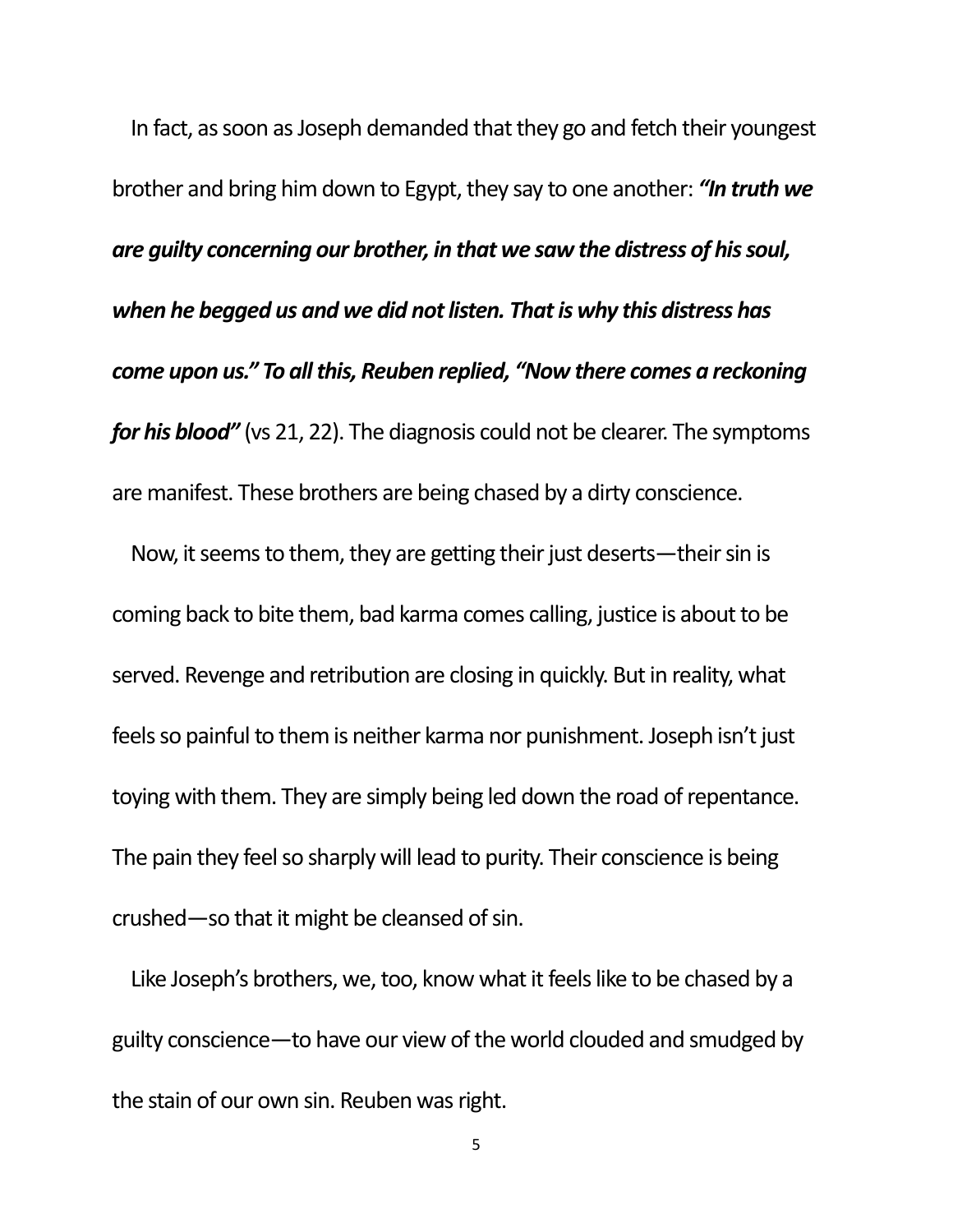Reuben was right when he spoke about a "reckoning for [the] blood." Reuben's restless conscience sensed that a bloody reckoning was coming that their sin would have to be answered for by the shedding of blood. Reuben didn't know how right he was. It's also true for us: our sin must be answered for. It can't be covered up forever. Either you must answer for your sin and face the fallout, or your Savior must answer for it, and bear it all away.

What Reuben could only sense, we know for certain. We see it play out before our eyes in this holy season of Lent—as we look back on the bloody reckoning that Jesus endured in our stead. Although he was pure and sinless, his blood was shed to pay for our sin. He endured the pain of the cross so that we might know purity and peace. He was crushed so that we might be cleansed of every sin. Jesus Christ has answered for all our sins. The only question is whether we have the faith to believe that.

In tonight's reading from the Passion according to Luke, we hear about the scene involving Jesus and Barabbas. Barabbas was a rebel. Today we'd call him a terrorist.